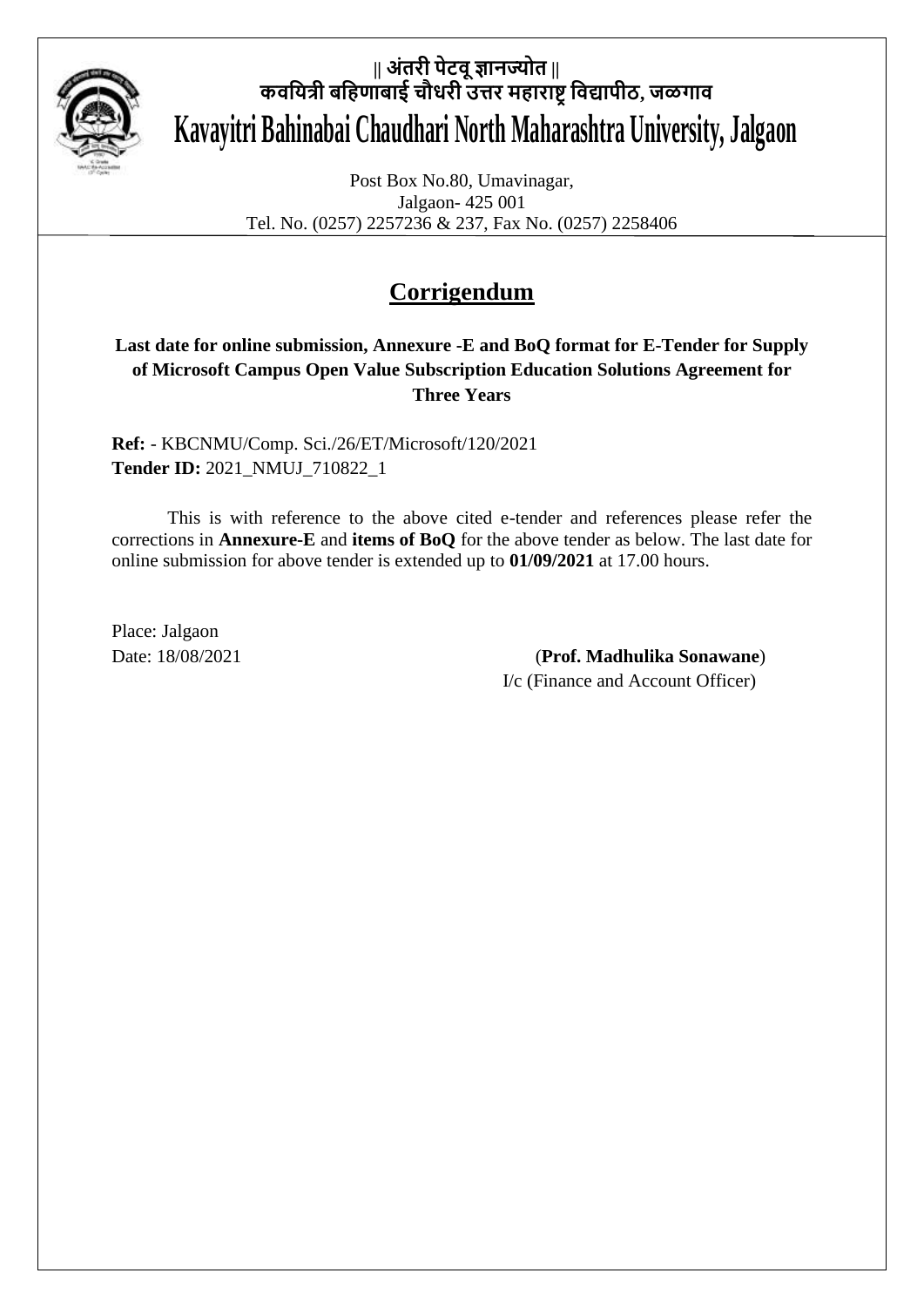## **E-Tender Schedule and Contact details**

|    | Sr. No.   Key Days of the tender | Start date & time | End date<br>and |
|----|----------------------------------|-------------------|-----------------|
|    |                                  |                   | time            |
| 01 | <b>Tender Release</b>            | 04 / 08 / 2021    |                 |
| 02 | Tender documents                 | 05/08/2021        | 25 / 08 / 2021  |
|    | downloading                      |                   |                 |
| 03 | Online submission                | 05 / 08 / 2021    | 01/09/2021      |
|    |                                  |                   | 17:00 hrs       |
| 04 | <b>Technical Bid opening</b>     | 02/09/2021        |                 |
|    |                                  | If Possible       |                 |

## Contact below if any query

| Sr. No. | Name of the Contract Person             | Mobile No.   |
|---------|-----------------------------------------|--------------|
| 01      | Sumit Katkar.                           |              |
|         | For any Information / difficulty        | 7745827385   |
|         | Regarding online submission of tender   | 7843024910   |
| 02      | <b>Technical Query:</b>                 |              |
|         | Prof. S. R. Kolhe                       | 0257-2257451 |
|         | Director of School Computer Sciences,   |              |
|         | <b>KBCNMU</b> , Jalgaon                 |              |
|         | Husain Dawoodi<br><b>System Analyst</b> | 0257-2258411 |
| 03      | Tender Enquiry (Finance Dept.)          |              |
|         | Shri. Ravindra Patil, Purchase Officer  | 0257-2257236 |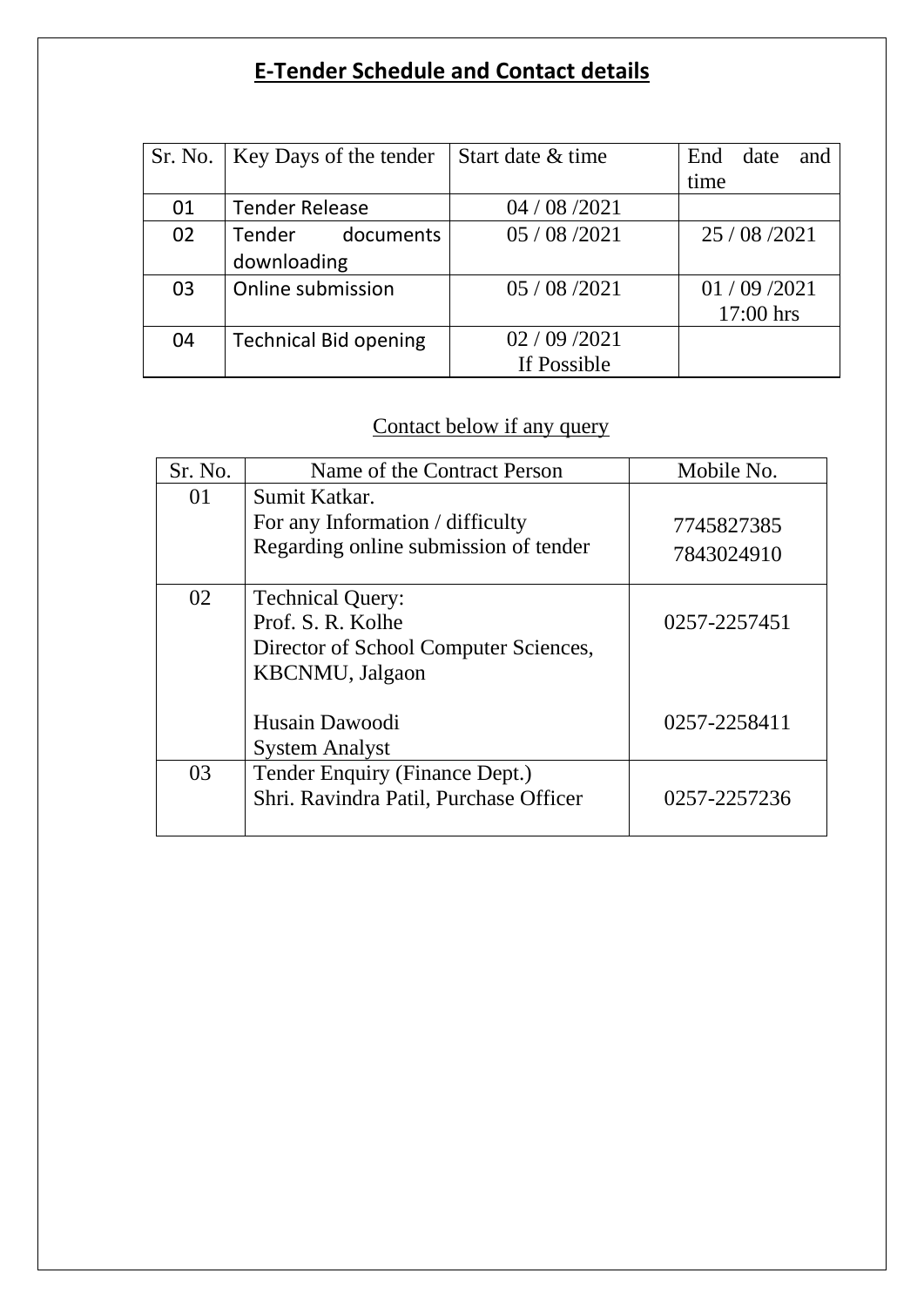#### **Annexure – E**

#### **Technical Bid Document for Supply of Microsoft Campus Open Value Subscription Education Solutions Agreement for Three Years**

| S.<br>No.      | <b>SKU</b>             | <b>Description</b>                                                                 | <b>PFAM</b>                                    | <b>Quantity</b> | <b>Complied</b><br>(Yes/No) |
|----------------|------------------------|------------------------------------------------------------------------------------|------------------------------------------------|-----------------|-----------------------------|
|                | 77D-00161              | VSProSubMSDN ALNG LicSAPk OLV E 1Y Acdmc<br>AP                                     | Visual<br>Studio Pro<br>Sub<br><b>MSDN</b>     | 10              |                             |
| $\overline{2}$ | R <sub>18</sub> -03497 | WinSvrCAL ALNG LicSAPk OLV E 1Y Acdmc Ent<br><b>DvcCAL</b>                         | Windows<br>Server<br><b>CAL</b>                | 50              |                             |
| 3              | 9EM-00294              | WinSvrSTDCore ALNG LicSAPk OLV 2Lic E 1Y<br><b>Acdmc AP CoreLic</b>                | Windows<br>Server<br><b>STD</b><br><b>CORE</b> | 80              |                             |
| $\overline{A}$ | 7NQ-00050              | SQLSvrStdCore ALNG LicSAPk OLV 2Lic E 1Y<br><b>Acdmc AP CoreLic</b>                | <b>SQL Svr</b><br>Standard<br>Core             | $\overline{2}$  |                             |
| 5              | <b>FYS-00001</b>       | IntuneOpenFclty ShrdSvr ALNG SubsVL OLV E 1Mth<br>Acdmc AP                         | Intune<br>Open<br>Faculty                      | 600             |                             |
| $\overline{6}$ |                        | KW5-00359 WINEDUperDVC ALNG UpgrdSAPk OLV E 1Y<br><b>Acdmc</b> Ent                 | <b>WIN EDU</b><br>per DVC                      | 600             |                             |
| 7              |                        | HVH-00007 O365EDUA3OpnFac ShrdSvr ALNG SubsVL OLV E<br>1Mth Acdmc AP               | <b>O365 EDU</b><br>A3 Open<br>Fac              | 600             |                             |
| $\overline{8}$ | <b>JNN-00001</b>       | O365EDUA3OpenStuUseBnft ShrdSvr ALNG OLV NL O365 EDU<br>1M Stdnt PerUsr STUUseBnft | A3 Open<br>StuUseBnft                          | 24000           |                             |

Date : / /2021

Signature and Seal of the bidder